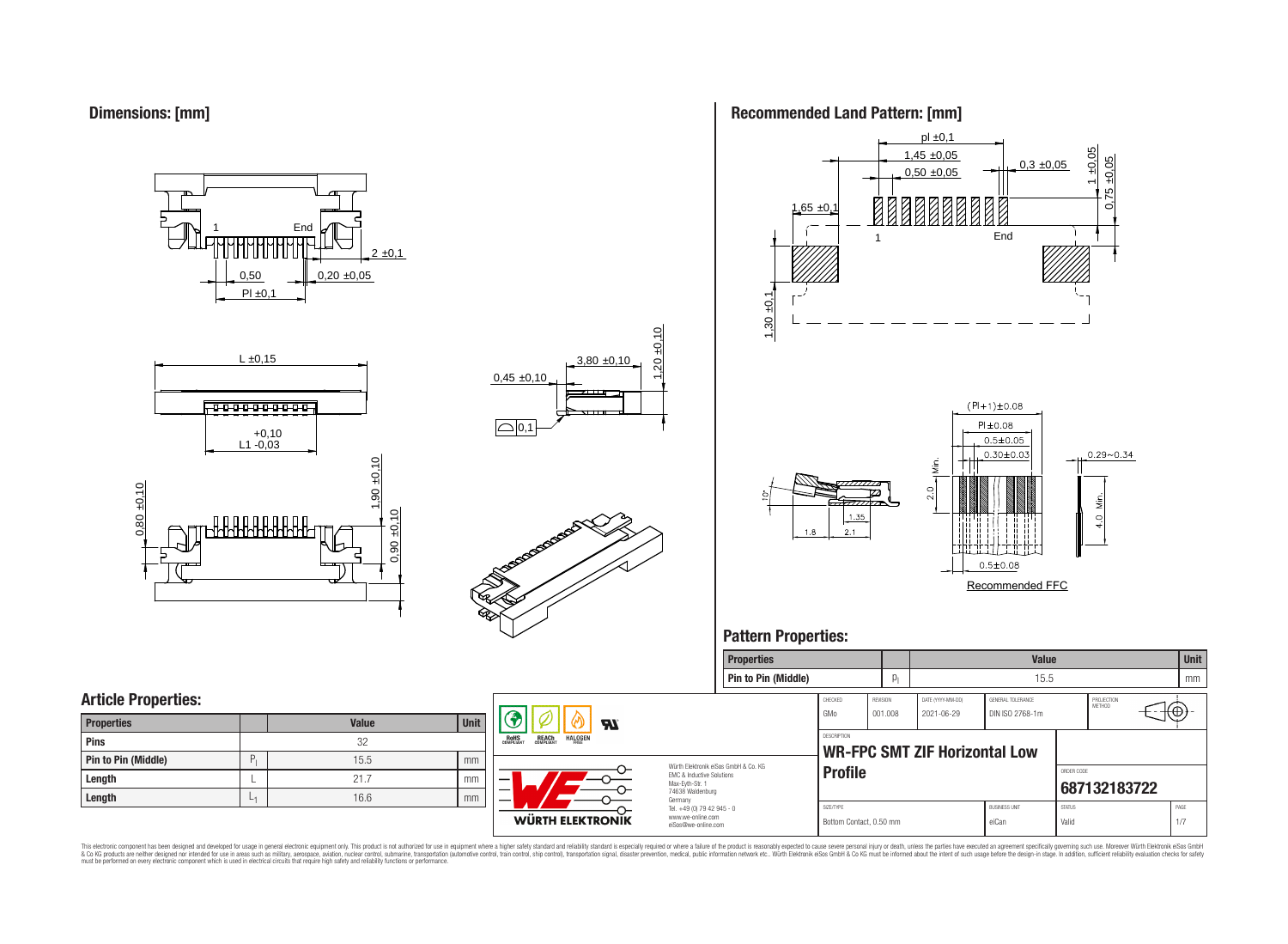### **Kind Properties:**

| <b>Properties</b> | <b>Value</b>     | <b>Unit</b> |
|-------------------|------------------|-------------|
| Pitch             | U.5              | mm          |
| <b>Durability</b> | 20 Mating cycles |             |

## **Material Properties:**

| <b>Insulator Material</b>            | <b>LCP</b>                                   |
|--------------------------------------|----------------------------------------------|
| <b>Insulator Flammability Rating</b> | $UL94V-0$                                    |
| <b>Insulator Color</b>               | Ivory                                        |
| <b>Actuator Material</b>             | PA <sub>6</sub> T                            |
| <b>Actuator Flammability Rating</b>  | $UL94V-0$                                    |
| <b>Actuator Color</b>                | <b>Black</b>                                 |
| <b>Contact Material</b>              | Phosphor Bronze                              |
| <b>Contact Plating</b>               | 120 ( $\mu$ ") Tin over 30 ( $\mu$ ") Nickel |
| <b>Contact Type</b>                  | Stamped                                      |
| <b>Solder Tabs</b>                   | <b>Brass</b>                                 |

## **General Information:**

| $\sim$ |
|--------|
|--------|

## **Electrical Properties:**

| <b>Properties</b>            |           | <b>Test conditions</b> | <b>Value</b> | <b>Unit</b>    | Tol. |
|------------------------------|-----------|------------------------|--------------|----------------|------|
| <b>Rated Current</b>         | ΙR        |                        | 0.4          | $\overline{A}$ |      |
| <b>Working Voltage</b>       |           |                        | 50           | V(AC)          |      |
| <b>Withstanding Voltage</b>  |           | min                    | 250          | V(AC)          |      |
| <b>Contact Resistance</b>    | R         |                        | 30           | $m\Omega$      | max. |
| <b>Insulation Resistance</b> | $R_{ISO}$ |                        | 100          | M.             | min. |

## **Certification:**

**RoHS Approval RoHS Approval Compliant** [2011/65/EU&2015/863]

## **Certification:**

| <b>REACh Approval</b> | Conform or declared [(EC)1907/2006] |
|-----------------------|-------------------------------------|
| <b>Halogen Free</b>   | Conform [IEC 61249-2-21]            |
| <b>Halogen Free</b>   | Conform [JEDEC JS709B]              |
| <b>UL Approval</b>    | E323964                             |

## **Packaging Properties:**

| . aundyniy                | Reel<br>lape<br>and |
|---------------------------|---------------------|
| <b>Unit</b><br>rackayılıy | 4000                |

## **Specific Recommendation:**

In order to handle products correctly, please download our precaution guide which is available under "Tutorials" on our Homepage: www. we-online.com/precaution\_6873xx124422

| Яï                                                               |                                                                                                                     | CHECKED<br>GMo                       | REVISION<br>001.008 | DATE (YYYY-MM-DD)<br>2021-06-29      | GENERAL TOLERANCE<br>DIN ISO 2768-1m |                        | PROJECTION<br>METHOD | ι₩,         |  |
|------------------------------------------------------------------|---------------------------------------------------------------------------------------------------------------------|--------------------------------------|---------------------|--------------------------------------|--------------------------------------|------------------------|----------------------|-------------|--|
| ROHS<br>COMPLIANT<br><b>HALOGEN</b><br><b>REACH</b><br>COMPLIANT |                                                                                                                     | <b>DESCRIPTION</b>                   |                     | <b>WR-FPC SMT ZIF Horizontal Low</b> |                                      |                        |                      |             |  |
|                                                                  | Würth Elektronik eiSos GmbH & Co. KG<br>EMC & Inductive Solutions<br>Max-Evth-Str. 1<br>74638 Waldenburg<br>Germany | <b>Profile</b>                       |                     |                                      |                                      | ORDER CODE             | 687132183722         |             |  |
| <b>WÜRTH ELEKTRONIK</b>                                          | Tel. +49 (0) 79 42 945 - 0<br>www.we-online.com<br>eiSos@we-online.com                                              | SIZE/TYPE<br>Bottom Contact, 0.50 mm |                     |                                      | <b>BUSINESS UNIT</b><br>eiCan        | <b>STATUS</b><br>Valid |                      | PAGE<br>2/7 |  |

This electronic component has been designed and developed for usage in general electronic equipment only. This product is not authorized for subserved requipment where a higher selection equipment where a higher selection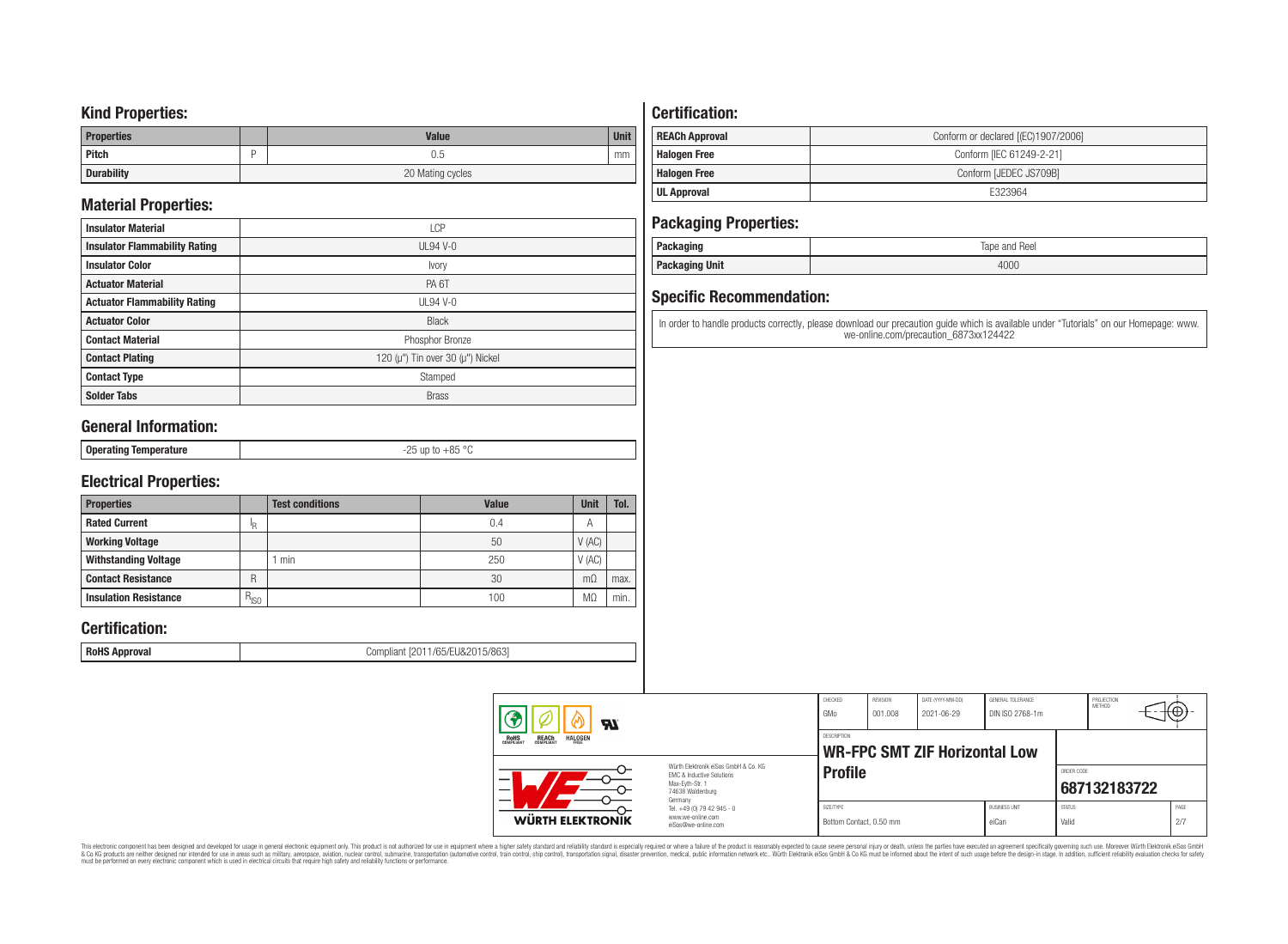## **Packaging Specification - Tape: [mm]**

### **Packaging Specification - Reel: [mm]**







This electronic component has been designed and developed for usage in general electronic equipment only. This product is not authorized for use in equipment where a higher safely standard and reliability standard si espec & Ook product a label and the membed of the seasuch as marked and as which such a membed and the such assume that income in the seasuch and the simulation and the such assume that include to the such a membed and the such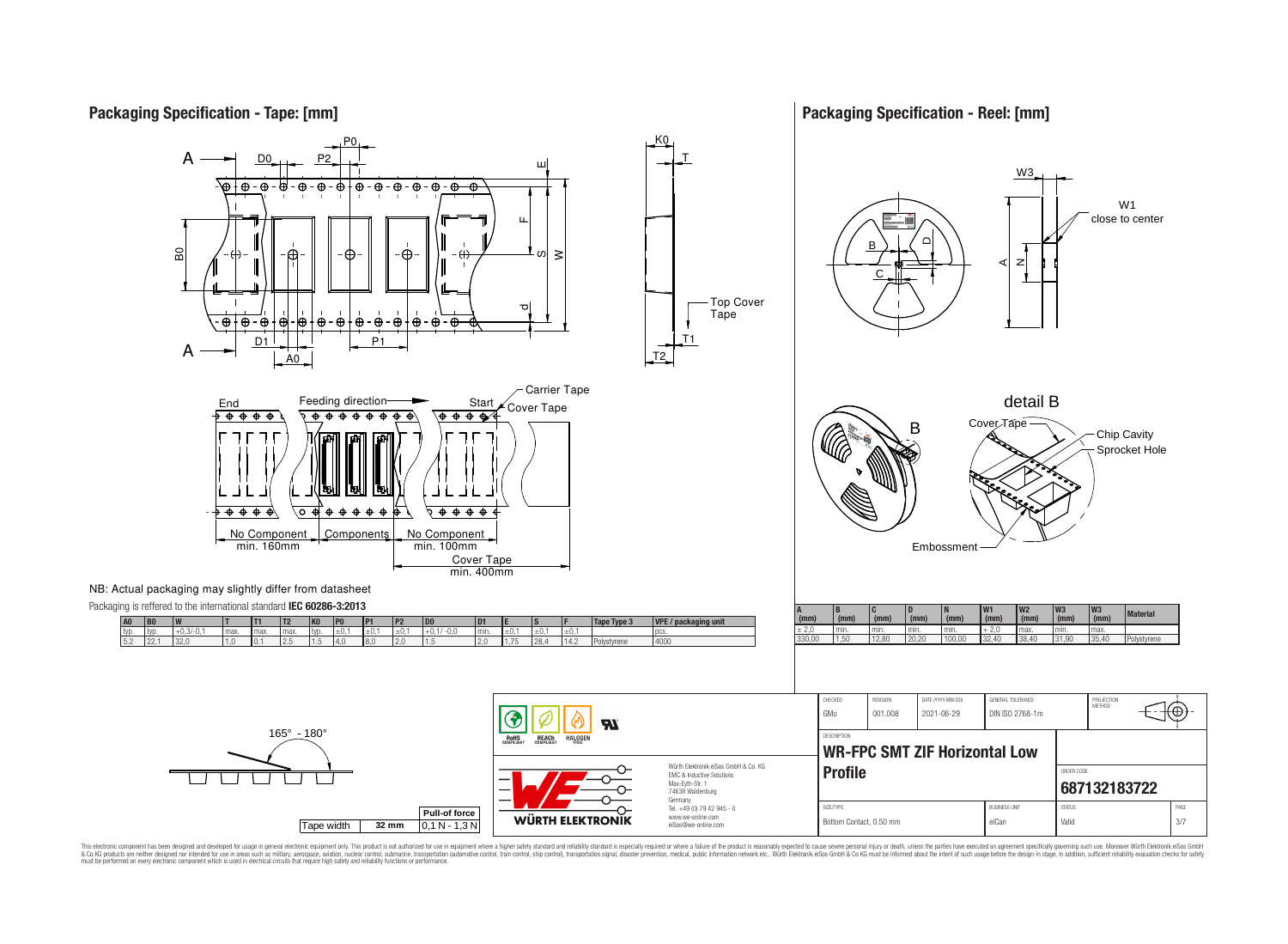

#### NB: Actual packaging may slightly differ from datasheet

| $L_{\rm C}$ (mm) | $\mathbf{M}$<br>$\cdot$ (mm)<br>4 V V O | H <sub>c</sub><br>(mm) | . of reel<br>packaging<br>outer | Packaging<br><b>Unit</b> | Material |
|------------------|-----------------------------------------|------------------------|---------------------------------|--------------------------|----------|
| typ              | typ                                     | .tvr                   | reel.                           | l oc:                    |          |
| 350              | 350                                     | 320                    |                                 | 28000                    | Paper    |

| Яľ<br><b>HALOGEN</b><br>REACH<br>COMPLIANT<br>ROHS<br>COMPLIANT |                                                                                                                     | CHECKED<br>GMo                                      | REVISION<br>001.008 | DATE (YYYY-MM-DD)<br>2021-06-29 | GENERAL TOLERANCE<br>DIN ISO 2768-1m |                        | PROJECTION<br><b>METHOD</b> | ⊦⊕          |
|-----------------------------------------------------------------|---------------------------------------------------------------------------------------------------------------------|-----------------------------------------------------|---------------------|---------------------------------|--------------------------------------|------------------------|-----------------------------|-------------|
|                                                                 |                                                                                                                     | DESCRIPTION<br><b>WR-FPC SMT ZIF Horizontal Low</b> |                     |                                 |                                      |                        |                             |             |
| –                                                               | Würth Elektronik eiSos GmbH & Co. KG<br>EMC & Inductive Solutions<br>Max-Evth-Str. 1<br>74638 Waldenburg<br>Germany | <b>Profile</b>                                      |                     |                                 |                                      | ORDER CODE             | 687132183722                |             |
| WÜRTH ELEKTRONIK                                                | Tel. +49 (0) 79 42 945 - 0<br>www.we-online.com<br>eiSos@we-online.com                                              | SIZE/TYPE<br>Bottom Contact, 0.50 mm                |                     |                                 | <b>BUSINESS UNIT</b><br>eiCan        | <b>STATUS</b><br>Valid |                             | PAGE<br>4/7 |

This electronic component has been designed and developed for usage in general electronic equipment only. This product is not authorized for subserved requipment where a higher selection equipment where a higher selection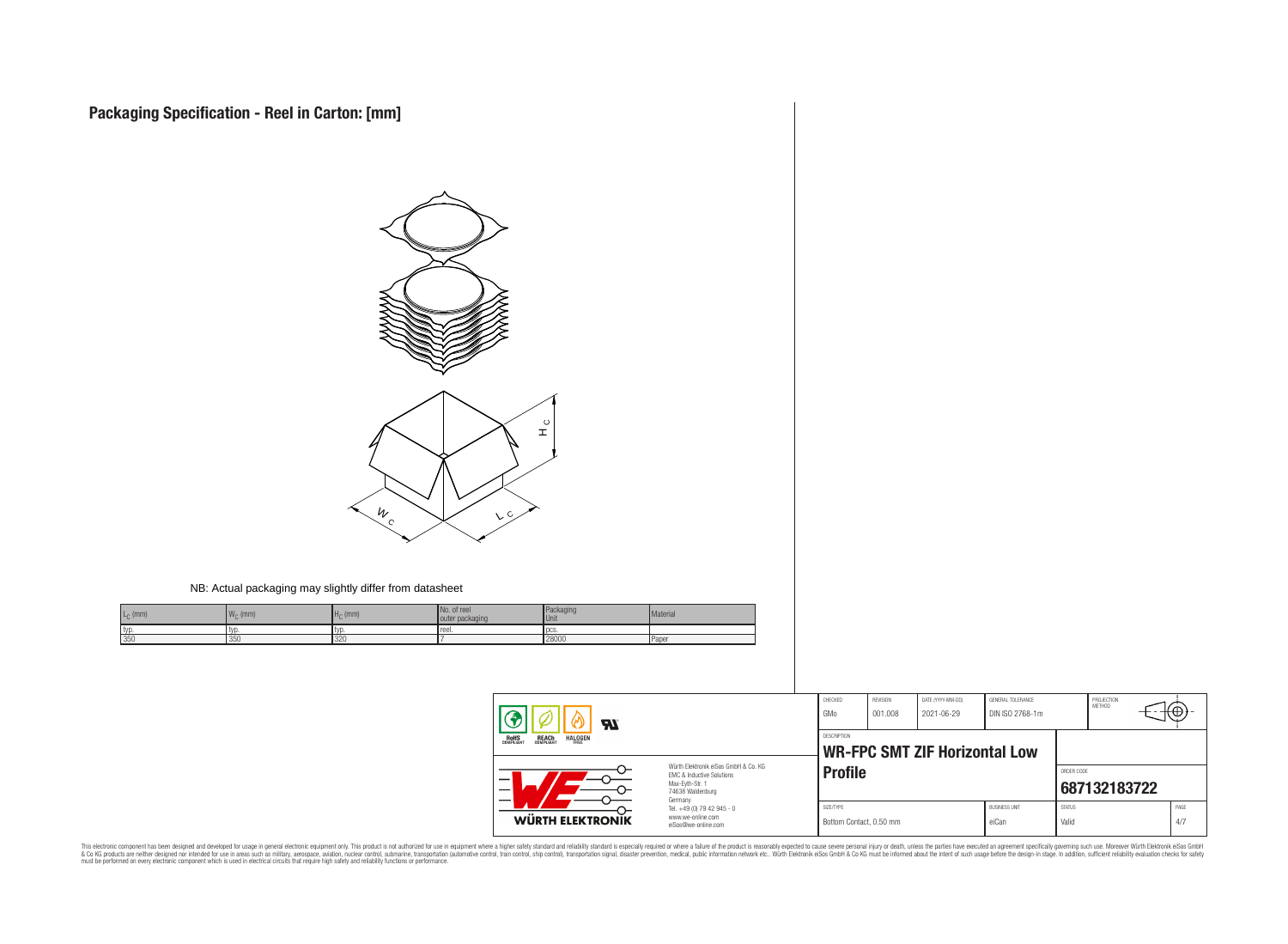## **Classification Reflow Profile for SMT components:**



## **Classification Reflow Soldering Profile:**

| <b>Profile Feature</b>                              |                    | <b>Value</b>                     |
|-----------------------------------------------------|--------------------|----------------------------------|
| <b>Preheat Temperature Min</b>                      | $\frac{1}{s}$ min  | 150 °C                           |
| <b>Preheat Temperature Max</b>                      | $\mathsf{I}$ s max | 200 °C                           |
| Preheat Time $t_s$ from $T_{s min}$ to $T_{s max}$  | t,                 | $60 - 120$ seconds               |
| Ramp-up Rate $(T_1$ to $T_p$ )                      |                    | $3^{\circ}$ C/ second max.       |
| <b>Liquidous Temperature</b>                        | T,                 | 217 °C                           |
| Time t <sub>i</sub> maintained above T <sub>1</sub> | t,                 | 60 - 150 seconds                 |
| Peak package body temperature                       | T <sub>o</sub>     | $T_p \leq T_c$ , see Table below |
| Time within 5°C of actual peak<br>temperature       | $t_{p}$            | $20 - 30$ seconds                |
| Ramp-down Rate $(T_p$ to $T_1$ )                    |                    | $6^{\circ}$ C/ second max.       |
| Time 25°C to peak temperature                       |                    | 8 minutes max.                   |

refer to IPC/ JEDEC J-STD-020E

# **Package Classification Reflow Temperature (T<sup>c</sup> ):**

| <b>Properties</b>                                                    | Volume mm <sup>3</sup><br>$350$ | Volume mm <sup>3</sup><br>350-2000 | Volume mm <sup>3</sup><br>>2000 |
|----------------------------------------------------------------------|---------------------------------|------------------------------------|---------------------------------|
| <b>PB-Free Assembly   Package Thickness</b><br>$< 1.6$ mm            | 260 °C                          | 260 °C                             | 260 °C                          |
| <b>PB-Free Assembly   Package Thickness  </b><br>$1.6$ mm $- 2.5$ mm | 260 °C                          | 250 °C                             | 245 °C                          |
| <b>PB-Free Assembly   Package Thickness  </b><br>$>2.5$ mm           | 250 °C                          | 245 °C                             | 245 °C                          |

refer to IPC/ JEDEC J-STD-020E

| Яī<br><b>REACH</b><br>COMPLIANT<br><b>HALOGEN</b><br><b>ROHS</b><br>COMPLIANT<br>Würth Elektronik eiSos GmbH & Co. KG<br><b>FMC &amp; Inductive Solutions</b><br>—<br>Max-Evth-Str. 1<br>$\overline{\phantom{0}}$<br>74638 Waldenburg<br>Germany |                                                                        | CHECKED<br>GMo                       | <b>REVISION</b><br>001.008 | DATE (YYYY-MM-DD)<br>2021-06-29      | GENERAL TOLERANCE<br>DIN ISO 2768-1m |                        | PROJECTION<br><b>METHOD</b> | tΨ.         |
|--------------------------------------------------------------------------------------------------------------------------------------------------------------------------------------------------------------------------------------------------|------------------------------------------------------------------------|--------------------------------------|----------------------------|--------------------------------------|--------------------------------------|------------------------|-----------------------------|-------------|
|                                                                                                                                                                                                                                                  |                                                                        | <b>DESCRIPTION</b>                   |                            | <b>WR-FPC SMT ZIF Horizontal Low</b> |                                      |                        |                             |             |
|                                                                                                                                                                                                                                                  |                                                                        | <b>Profile</b>                       |                            |                                      |                                      | ORDER CODE             | 687132183722                |             |
| <b>WÜRTH ELEKTRONIK</b>                                                                                                                                                                                                                          | Tel. +49 (0) 79 42 945 - 0<br>www.we-online.com<br>eiSos@we-online.com | SIZE/TYPE<br>Bottom Contact, 0.50 mm |                            |                                      | <b>BUSINESS UNIT</b><br>eiCan        | <b>STATUS</b><br>Valid |                             | PAGE<br>5/7 |

This electronic component has been designed and developed for usage in general electronic equipment only. This product is not authorized for subserved requipment where a higher selection equipment where a higher selection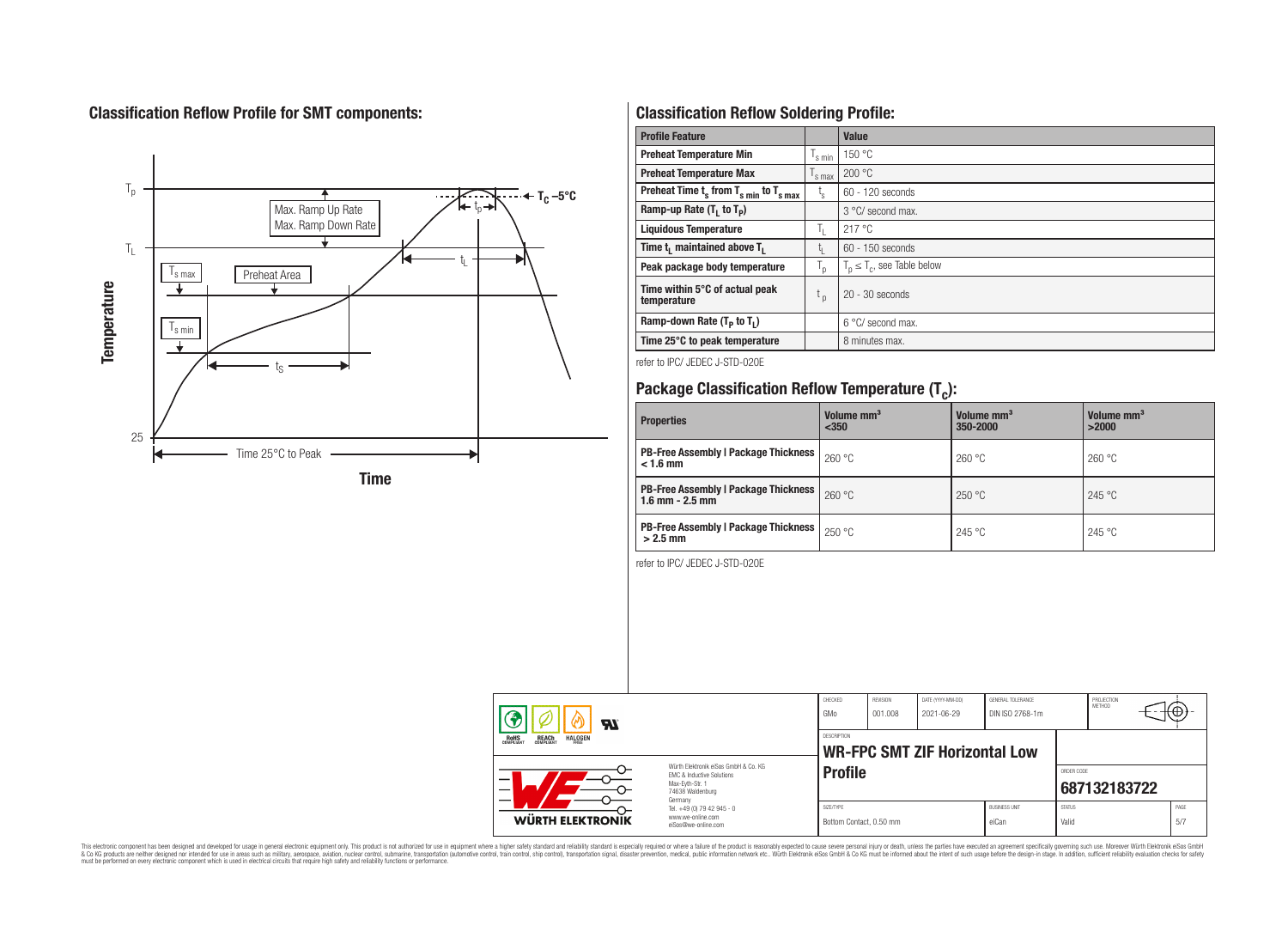## **Cautions and Warnings:**

### **The following conditions apply to all goods within the product series of the Connectors of Würth Elektronik eiSos GmbH & Co. KG:**

#### **General:**

- This mechanical component is designed and manufactured for use in general electronic equipment.
- Würth Elektronik must be asked for written approval (following the PPAP procedure) before incorporating the components into any equipment in fields such as military, aerospace, aviation, nuclear control, submarine, transportation (automotive control, train control, ship control), transportation signal, disaster prevention, medical, public information network, etc. where higher safety and reliability are especially required and/or if there is the possibility of direct damage or human injury.
- Mechanical components that will be used in safety-critical or high-reliability applications, should be pre-evaluated by the customer.
- The mechanical component is designed and manufactured to be used within the datasheet specified values. If the usage and operation conditions specified in the datasheet are not met, the component may be damaged or dissolved.
- Do not drop or impact the components, the component may be damaged.
- Prevent any damage or scratches on the component, especially on the actuator.
- Direct mechanical impact to the product shall be prevented (e.g overlapping of the PCB's).
- Würth Elektronik products are qualified according to international standards, which are listed in each product reliability report. Würth Elektronik does not warrant any customer qualified product characteristics beyond Würth Elektroniks' specifications, for its validity and sustainability over time.
- The responsibility for the applicability of the customer specific products and use in a particular customer design is always within the authority of the customer. All technical specifications for standard products do also apply to customer specific products.
- The mechanical component is designed to be used along with Würth Elektronik counterparts and tools. Würth Elektronik cannot ensure the reliability of these components while being used with other products.

#### **Product Specific:**

#### **Soldering:**

- The solder profile must comply with the technical product specifications. All other profiles will void the warranty.
- All other soldering methods are at the customers' own risk.

#### **Cleaning and Washing:**

- Washing agents used during the production to clean the customer application might damage or change the characteristics of the component, body, pins and termination. Washing agents may have a negative effect on the long-term functionality of the product.
- Using a brush during the cleaning process may deform function relevant areas. Therefore, we do not recommend using a brush during the PCB cleaning process.

#### **Potting and Coating:**

• If the product is potted in the customer application, the potting material might shrink or expand during and after hardening. Shrinking could lead to an incomplete seal, allowing contaminants into the components. Expansion could damage the components. We recommend a manual inspection after potting or coating to avoid these effects.

#### **Storage Conditions:**

- A storage of Würth Elektronik products for longer than 12 months is not recommended. Within other effects, the terminals may suffer degradation, resulting in bad solderability. Therefore, all products shall be used within the period of 12 months based on the day of shipment.
- Do not expose the components to direct sunlight.
- The storage conditions in the original packaging are defined according to DIN EN 61760-2.
- The storage conditions stated in the original packaging apply to the storage time and not to the transportation time of the components.

#### **Packaging:**

• The packaging specifications apply only to purchase orders comprising whole packaging units. If the ordered quantity exceeds or is lower than the specified packaging unit, packaging in accordance with the packaging specifications cannot be ensured.

#### **Handling:**

- Do not repeatedly operate the component with excessive force. It may damage or deform the component resulting in malfunction.
- In the case a product requires particular handling precautions, in addition to the general recommendations mentioned here before, these will appear on the product datasheet
- The temperature rise of the component must be taken into consideration. The operating temperature is comprised of ambient temperature and temperature rise of the component.The operating temperature of the component shall not exceed the maximum temperature specified.

These cautions and warnings comply with the state of the scientific and technical knowledge and are believed to be accurate and reliable. However, no responsibility is assumed for inaccuracies or incompleteness.

| Яľ                                                                      |                                                                                                                                | CHECKED<br>GMo                       | REVISION<br>001.008                                 | DATE (YYYY-MM-DD)<br>2021-06-29 | GENERAL TOLERANCE<br>DIN ISO 2768-1m |                            | PROJECTION<br><b>METHOD</b> | ₩₩. |             |
|-------------------------------------------------------------------------|--------------------------------------------------------------------------------------------------------------------------------|--------------------------------------|-----------------------------------------------------|---------------------------------|--------------------------------------|----------------------------|-----------------------------|-----|-------------|
| <b>REACH</b><br>COMPLIANT<br><b>HALOGEN</b><br><b>ROHS</b><br>COMPLIANT |                                                                                                                                |                                      | DESCRIPTION<br><b>WR-FPC SMT ZIF Horizontal Low</b> |                                 |                                      |                            |                             |     |             |
|                                                                         | Würth Flektronik eiSos GmbH & Co. KG<br><b>FMC &amp; Inductive Solutions</b><br>Max-Evth-Str. 1<br>74638 Waldenburg<br>Germany | <b>Profile</b>                       |                                                     |                                 |                                      | ORDER CODE<br>687132183722 |                             |     |             |
| <b>WÜRTH ELEKTRONIK</b>                                                 | Tel. +49 (0) 79 42 945 - 0<br>www.we-online.com<br>eiSos@we-online.com                                                         | SIZE/TYPE<br>Bottom Contact, 0.50 mm |                                                     |                                 | <b>BUSINESS UNIT</b><br>eiCan        | <b>STATUS</b><br>Valid     |                             |     | PAGE<br>6/7 |

This electronic component has been designed and developed for usage in general electronic equipment only. This product is not authorized for use in equipment where a higher safety standard and reliability standard si espec & Ook product a label and the membed of the seasuch as marked and as which such a membed and the such assume that income in the seasuch and the simulation and the such assume that include to the such a membed and the such